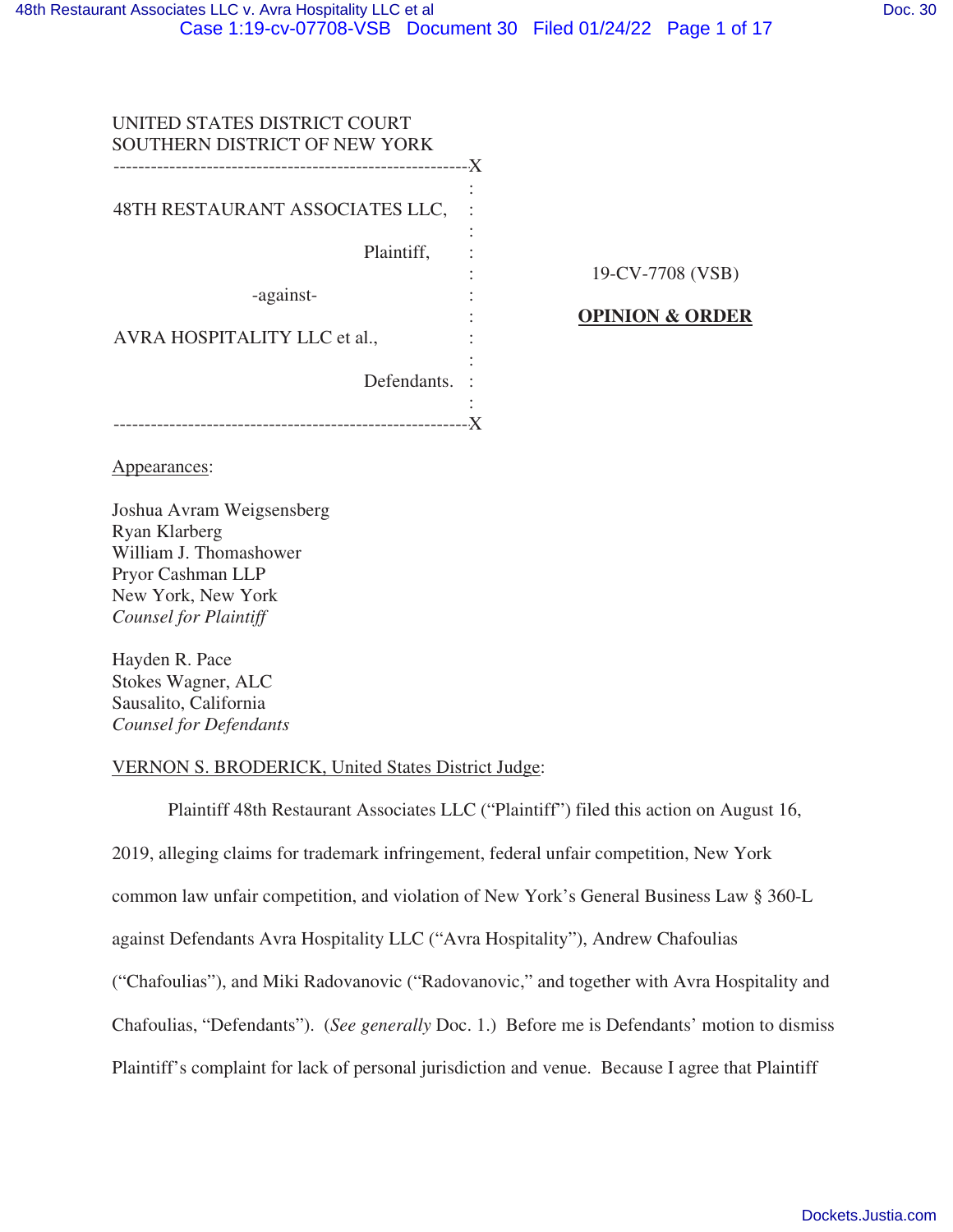## Case 1:19-cv-07708-VSB Document 30 Filed 01/24/22 Page 2 of 17

failed to plead facts sufficient to establish either personal or venue, the motion is GRANTED.

#### I. Background<sup>1</sup>

Plaintiff, a limited liability company existing under New York law, (Compl.  $\phi$ ),<sup>2</sup> operates "upscale restaurants and bars" under the "federally registered trademark, AVRA®," (Compl. ¶ 2.) Two of Plaintiff's restaurants are in New York City, and the other is in Beverly Hills, California. (*Id.*) Defendant Avra Hospitality is a limited liability company organized under Minnesota law with its principal place of business in Rochester, Minnesota. (*Id.* ¶ 7.) Defendants Andrew Chafoulias and Miki Radovanovic are part-owners and officers of Avra Hospitality— Chafoulias is its Chief Executive Officer ("CEO"), and Radovanovic is its Chief Operating Officer ("COO"). (*Id.*) Both Chafoulias and Radovanovic work in Rochester, Minnesota. (*See id.* (Chafoulias and Radovanovic "have business addresses in Rochester, MN.").)

Avra Hospitality provides hotel management services to "at least three Hilton-branded hotels in Minnesota," and for the "Inn at Harbor Hill Marina . . . near New London, Connecticut" ("CT Inn"). (*Id.* ¶ 45.) The CT Inn "is located within easy traveling distance from New York and . . . regularly attracts visitors from New York." (*Id.* ¶ 50.)

In September 2001, Plaintiff registered the trademark AVRA (the "Avra Mark") with the United States Patent and Trademark Office ("USPTO"). (*Id.* ¶ 14 & Ex. A). All three of Plaintiff's restaurants use Avra<sup>3</sup> in their names, and, according to Plaintiff's website, all three

<sup>1</sup> This section sets forth the factual allegations contained in Plaintiff's pleadings that are relevant to the instant motion. I construe Plaintiff's pleadings in the light most favorable to Plaintiff. *See Licci ex rel. Licci v. Lebanese Canadian Bank, SAL*, 732 F.3d 161, 167 (2d Cir. 2013); *Phillips v. Audio Active Ltd.*, 494 F.3d 378, 384 (2d Cir. 2007). However, my reference to these allegations should not be construed as a finding as to their veracity, and I make no such findings.

<sup>&</sup>lt;sup>2</sup> "Compl." or "Complaint" refers to the complaint filed by Plaintiff in this action. (Doc. 1.)

<sup>3</sup> "Avra" is a Greek name that appears to have derived from Aura, the Greek goddess of breezes. *See* Avra or Aura,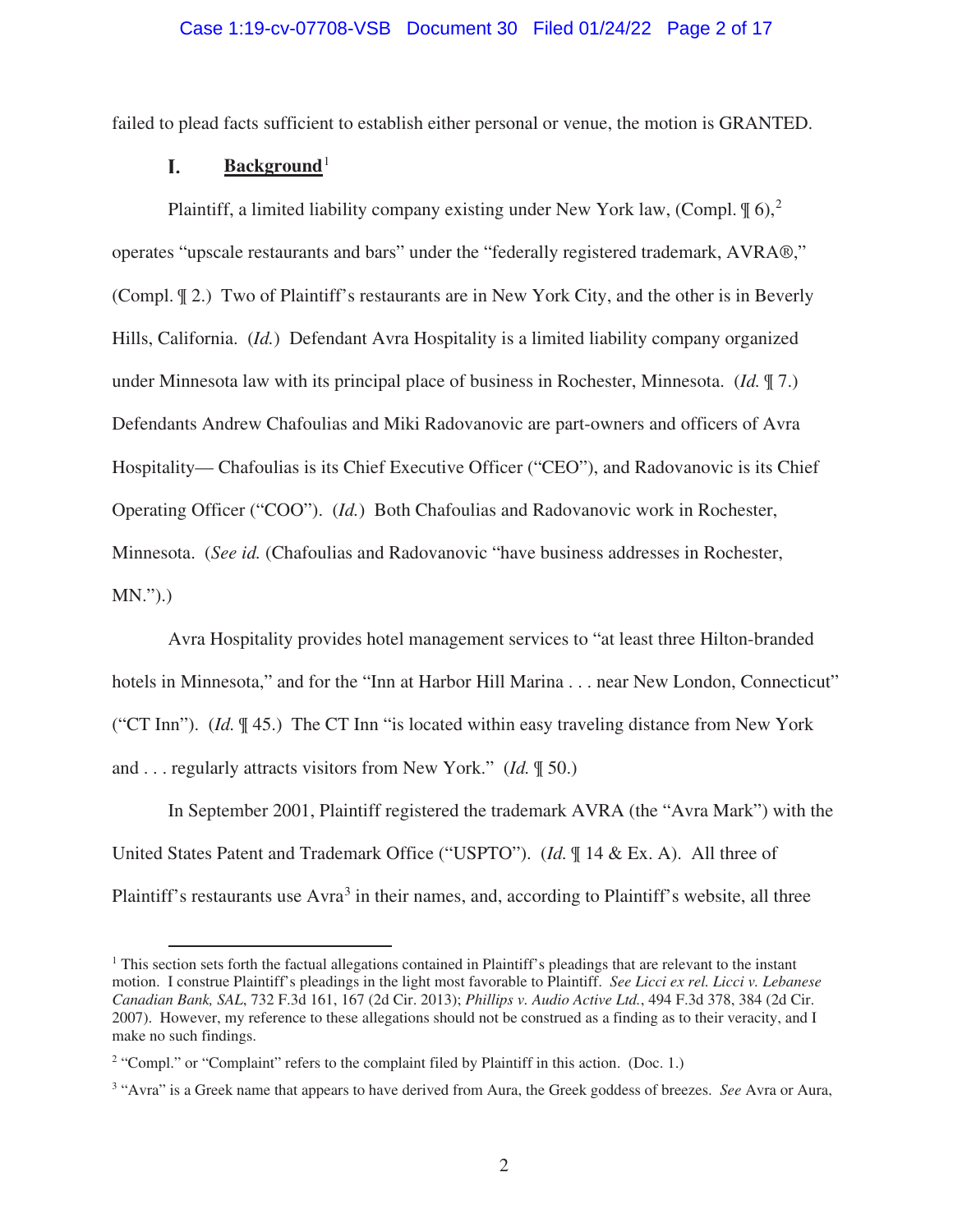### Case 1:19-cv-07708-VSB Document 30 Filed 01/24/22 Page 3 of 17

serve "authentic Greek" food. *See, e.g.*, Avra Beverly Hills,

https://theavragroup.com/avrabeverlyhills/ (last accessed Jan. 18, 2021).

In December 2017 and March 2018, Avra Hospitality filed with the USPTO notices of its intent to use the trademark AVRA HOSPITLITY in connection with "[h]otel services" and "[b]usiness [m]anagement of hotel services." (Compl. ¶ 34.) The appearance of the AVRA HOSPITALITY mark, which I will call the "AH Mark," is similar to that of the Avra Mark. (*See*  Compl. ¶¶ 36–37.) On this basis, Plaintiff filed papers with the USPTO opposing the proposed usage of the AH Mark. (*Id.* ¶ 41.) Plaintiff's opposition led to a proceeding "currently pending before the Trademark Trial and Appeal Board of the [USPTO]." (*Id.*) Part of Plaintiff's objection to the AH Mark is the "closely related and complementary" nature of Plaintiff's food services business and Defendants' hotel business, "[b]oth" of which "are within the hospitality industry." (*Id.* ¶ 39.)

Around June 2019, Defendant started using the AH Mark and "the standalone term, AVRA, in connection with Avra Hospitality's hotel management services" on the Avra Hospitality website, www.avrahospitality.com. (*Id.* ¶¶ 43–44.) Of particular relevance for present purposes, the website for the CT Inn "states[] 'Managed by Avra Hospitality' on every page" and gives users of the website "the ability to make online reservations[] under the AVRA HOSPITALITY mark." (*Id.* ¶ 50.)

#### II. **Procedural History**

Plaintiff filed this action on August 16, 2019. (Doc. 1.) Plaintiff's Complaint alleges claims for trademark infringement, federal unfair competition, New York common law unfair

https://www.greek-names.info/avra-or-aura/ (last accessed Jan. 18, 2021); Ovid, *Metamorphoses* bk. 7:812–16 (Rolfe Humphries trans., Winifred Davies ed. 1983) (c. 8 C.E.) ("I even gave the breeze a name. 'Dear Aura,' / For that was what I called her, I remember, / 'Dear Aura, come and comfort me; receive me / In your most welcome graces, and allay / The heat I burn with!'").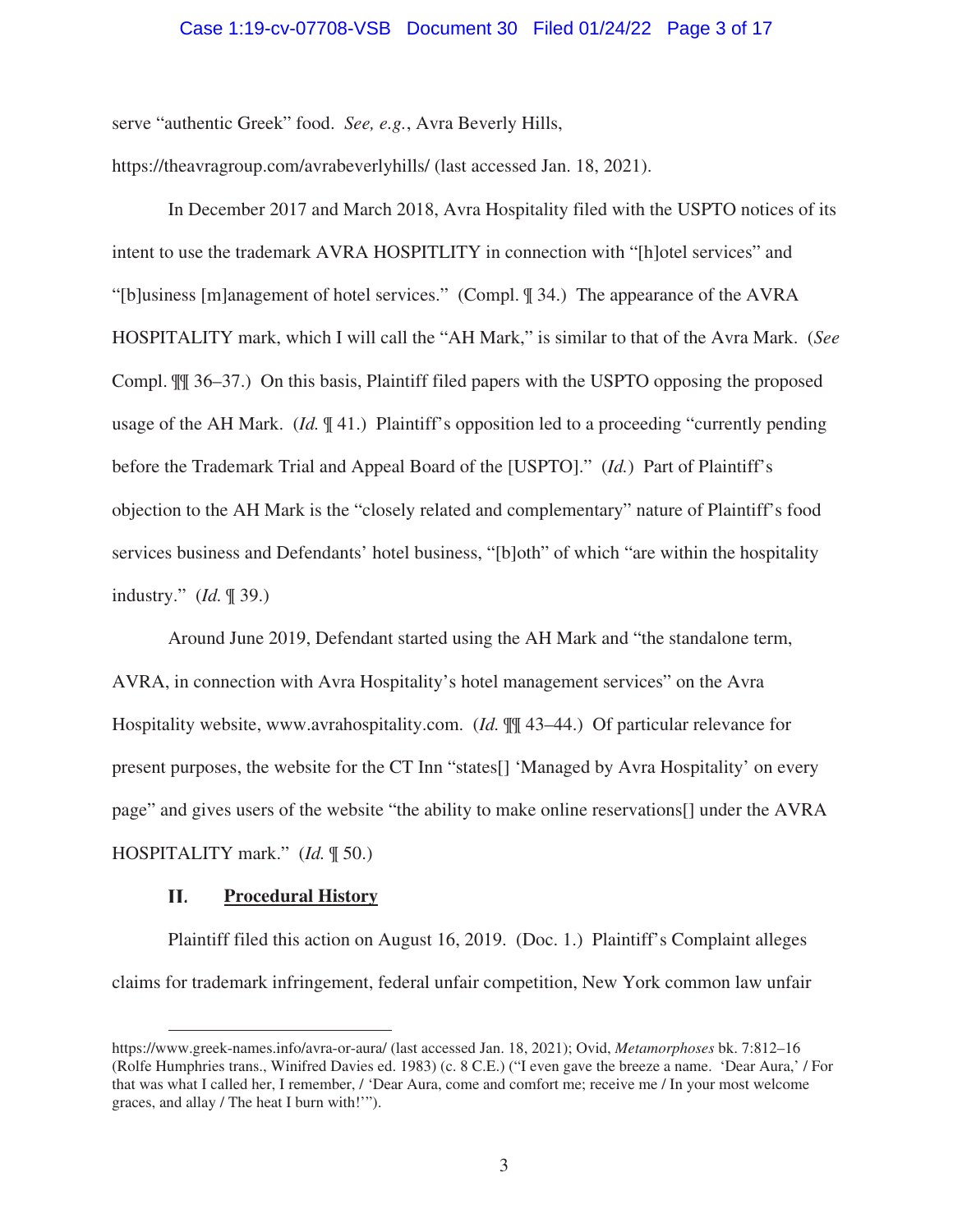## Case 1:19-cv-07708-VSB Document 30 Filed 01/24/22 Page 4 of 17

competition, and violation of New York's General Business Law § 360-L. (Compl. ¶¶ 53–86.) On September 12, 2019, Defendants filed a motion to dismiss and supporting papers pursuant to Federal Rules of Civil Procedure 12(b)(2) for lack of personal jurisdiction and 12(b)(3) for improper venue. (Docs. 17–20.) Defendants filed the opposition memorandum and an affidavit on October 15, 2019. (Docs. 25–26.) Plaintiff filed its reply on October 28, 2019. (Doc. 27.)

After Defendants filed their motion, the parties negotiated the possibility of taking early discovery "focused solely on personal jurisdiction and venue." (MTD Opp. 8 & Thomashower Decl. Ex. G, at  $7.$ <sup>4</sup> After exchanging emails, the parties' negotiations failed. (Thomashower Decl. Ex. G.)

#### Ш. **Legal Standards**

## **A.** *Rule 12(b)(2)*

"[A] federal court generally may not rule on the merits of a case without first determining that it has jurisdiction over the category of claim in suit (subject-matter jurisdiction) and the parties (personal jurisdiction)." *Sinochem Int'l Co. v. Malay. Int'l Shipping Corp.*, 549 U.S. 422, 430–31 (2007) (citing *Steel Co. v. Citizens For A Better Env't*, 523 U.S. 83, 93–102 (1998)). However, a court may "turn<sup>[]</sup> directly to personal jurisdiction" to dismiss an action where it faces "a straightforward personal jurisdiction issue presenting no complex question of state law." *Ruhrgas AG v. Marathon Oil Co.*, 526 U.S. 574, 588 (1999). Moreover, "[a]lthough [courts] traditionally treat personal jurisdiction as a threshold question to be addressed prior to consideration of the merits of a claim, that practice is prudential and does not reflect a restriction on the power of the courts to address legal issues" on the merits. *ONY, Inc. v. Cornerstone* 

<sup>&</sup>lt;sup>4</sup> "MTD Opp." refers to Plaintiff's brief filed in opposition to Defendants' motion to dismiss. (Doc. 25.)

<sup>&</sup>quot;Thomashower Decl." refers to the Declaration of William Thomashower and the exhibits thereto filed in opposition to Defendants' motion to dismiss. (Doc. 26.)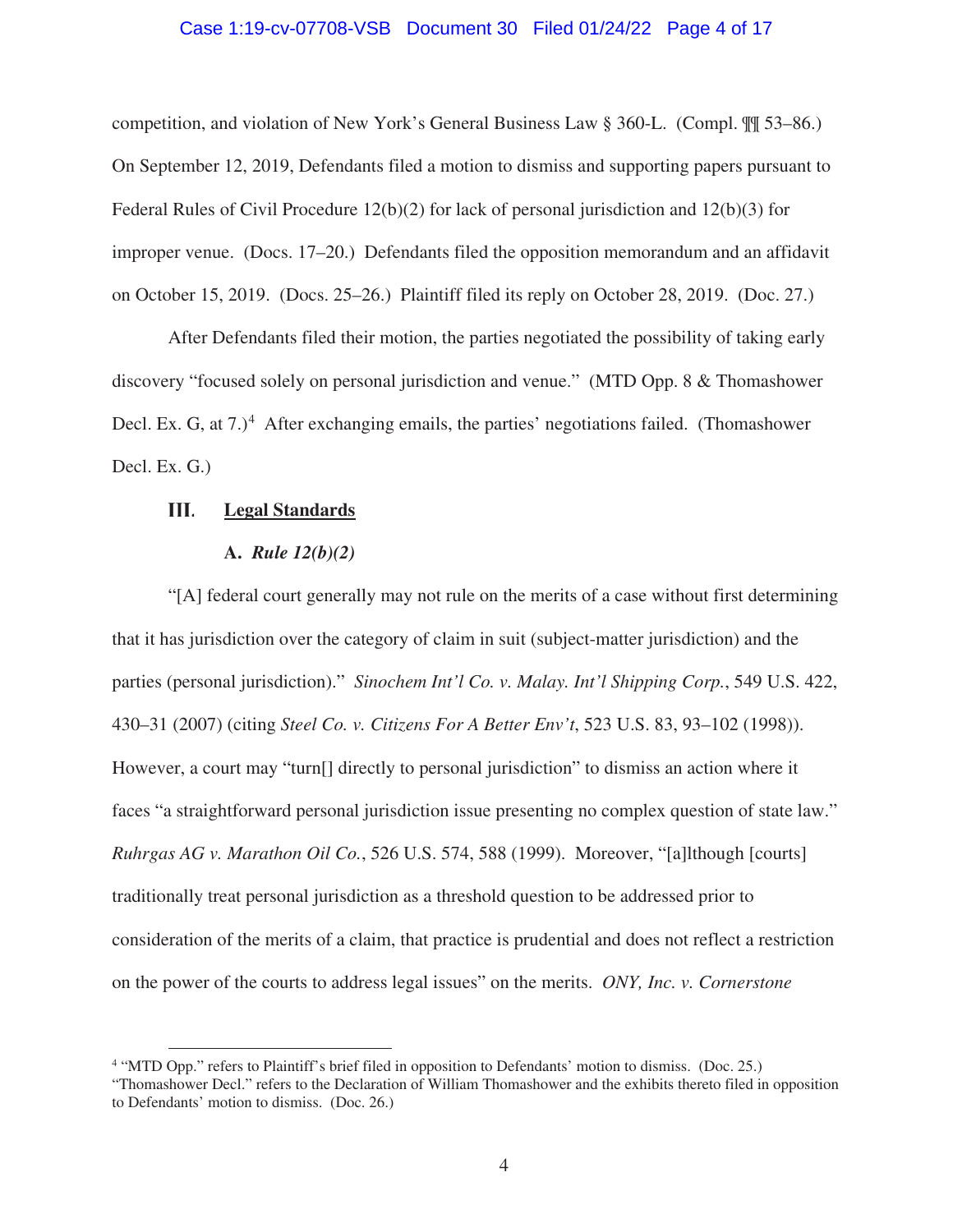*Therapeutics, Inc.*, 720 F.3d 490, 498 n.6 (2d Cir. 2013) (internal citation omitted).

A plaintiff opposing a motion to dismiss for lack of personal jurisdiction pursuant to Rule 12(b)(2), "bears the burden of demonstrating personal jurisdiction over a person or entity against whom it seeks to bring suit." *Penguin Grp. (USA) Inc. v. Am. Buddha*, 609 F.3d 30, 34 (2d Cir. 2010) (citing *In re Magnetic Audiotape Antitrust Litig.*, 334 F.3d 204, 206 (2d Cir. 2003) (per curiam)); *see also Bank Brussels Lambert v. Fiddler Gonzalez & Rodriguez*, 171 F.3d 779, 784 (2d Cir. 1999). To defeat a jurisdiction-testing motion, the plaintiff's burden of proof "varies depending on the procedural posture of the litigation." *Dorchester Fin. Sec., Inc. v. Banco BRJ, S.A.*, 722 F.3d 81, 84 (2d Cir. 2013) (quoting *Ball v. Metallurgie Hoboken–Overpelt, S.A.*, 902 F.2d 194, 197 (2d Cir. 1990)). Prior to an evidentiary hearing, a plaintiff need only make a prima facie showing that jurisdiction exists. *Id.* at 84–85; *see also Eades v. Kennedy, PC Law Offices*, 799 F.3d 161, 167–68 (2d Cir. 2015) ("In order to survive a motion to dismiss for lack of personal jurisdiction, a plaintiff must make a prima facie showing that jurisdiction exists.") (quoting *Licci ex rel. Licci v. Lebanese Canadian Bank, SAL*, 732 F.3d 161, 167 (2d Cir. 2013)). This showing may be made through materials outside the pleadings. *See DiStefano v. Carozzi N. Am., Inc.*, 286 F.3d 81, 84 (2d Cir. 2001).

If the court considers pleadings and affidavits submitted by the parties, the plaintiff's "prima facie showing 'must include an averment of facts that, if credited by the ultimate trier of fact, would suffice to establish jurisdiction over the defendant.'" *In re Terrorist Attacks on Sept. 11, 2001*, 714 F.3d 659, 673 (2d Cir. 2013) (quoting *Chloé v. Queen Bee of Beverly Hills, LLC*, 616 F.3d 158, 163 (2d Cir. 2010)). Plaintiff's averments "must be taken as true to the extent they are uncontroverted by the defendant's" submissions. *MacDermid, Inc. v. Deiter*, 702 F.3d 725, 727 (2d Cir. 2012) (quoting *Seetransport Wiking Trader Schiffarhtsgesellschaft MBH & Co.,* 

5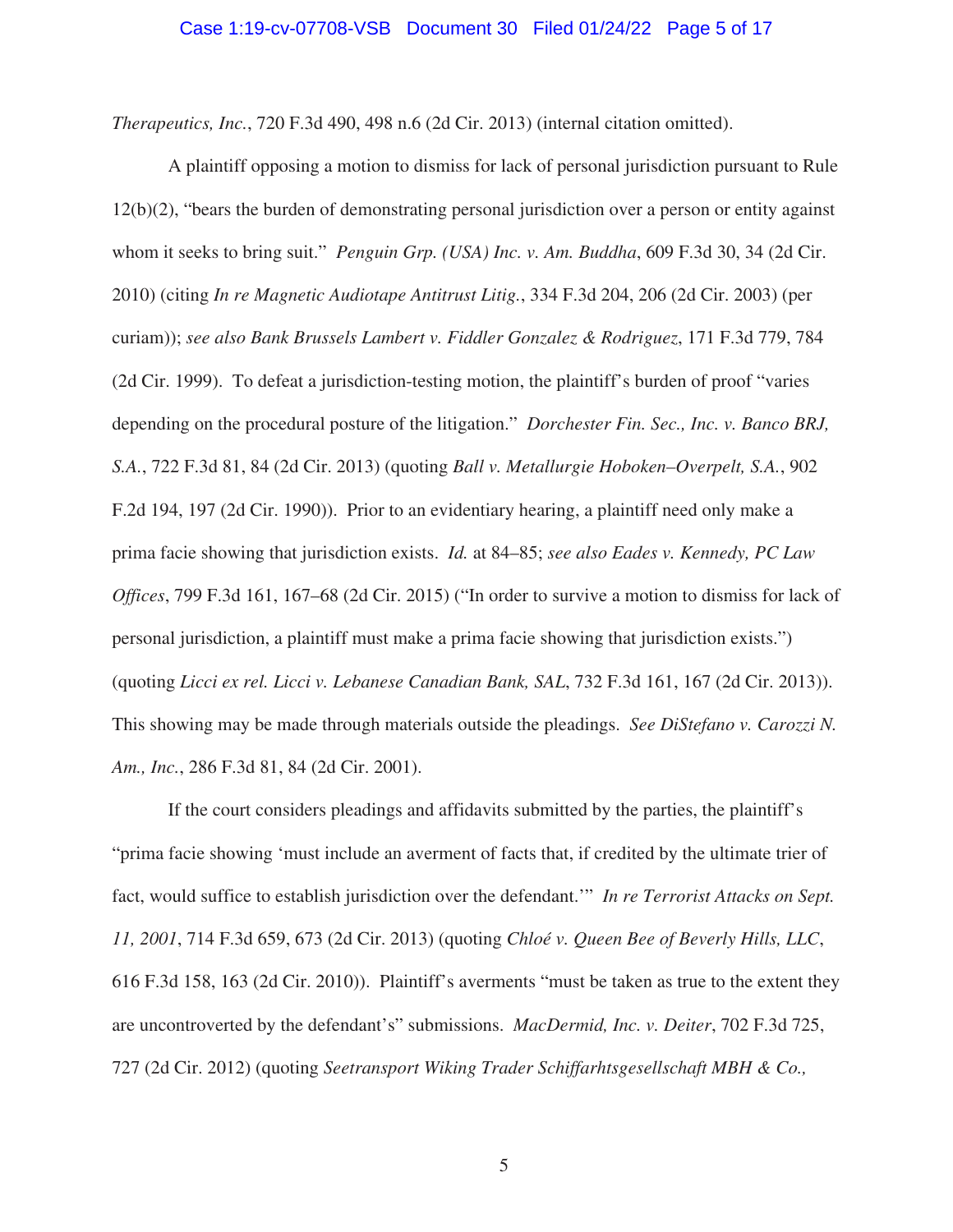## Case 1:19-cv-07708-VSB Document 30 Filed 01/24/22 Page 6 of 17

*Kommanditgesellschaft v. Navimpex Centrala Navala*, 989 F.2d 572, 580 (2d Cir. 1993)). If the parties present conflicting affidavits, however, "all factual disputes are resolved in the plaintiff's favor, and the plaintiff's prima facie showing is sufficient notwithstanding the contrary presentation by the moving party." *Seetransport Wiking*, 989 F.2d at 580 (citation omitted).

"The lawful exercise of personal jurisdiction by a federal court requires satisfaction of three primary requirements:" (1) "procedurally proper" "service of process;" (2) "a statutory basis for personal jurisdiction that renders such service of process effective;" and (3) "exercise of personal jurisdiction must comport with constitutional due process principles." *Licci ex rel. Licci v. Lebanese Canadian Bank, SAL*, 673 F.3d 50, 59–60 (2d Cir. 2012).

### **B.** *Rule 12(b)(3)*

The legal standard for a motion to dismiss for improper venue is the same as the standard for a motion to dismiss for lack of personal jurisdiction. *See Gulf Ins. Co. v. Glasbrenner*, 417 F.3d 353, 355 (2d Cir. 2005). That is, "[w]hen a defendant challenges either the jurisdiction or venue of the court, the plaintiff bears the burden of showing that both are proper." *Casville Invs., Ltd. v. Kates*, No. 12 Civ. 6968(RA), 2013 WL 3465816, at \*3 (S.D.N.Y. July 8, 2013) (citing *DiStefano v. Carozzi N. Am., Inc.*, 286 F.3d 81, 84 (2d Cir. 2001); *Savoy Senior Hous. Corp. v. TRBC Ministries*, 401 B.R. 589, 596 (S.D.N.Y. 2009)). "Absent an evidentiary hearing, the plaintiff need only make *a prima facie* showing that venue is proper." *Sepanski v. Janiking, Inc.*, 822 F. Supp. 2d 309, 313 (W.D.N.Y. 2011) (citing *Gulf Ins. Co.*, 417 F.3d at 355). "[I]n deciding a motion to dismiss for improper venue, the 'court may examine facts outside the complaint to determine whether venue is proper. The court must draw all reasonable inferences and resolve all factual conflicts in favor of the plaintiff.'" *Concesionaria DHM, S.A. v. Int'l Fin. Corp.*, 307 F. Supp. 2d 553, 555 (S.D.N.Y. 2004) (quoting *EPA ex rel. McKeown v. Port Auth.*,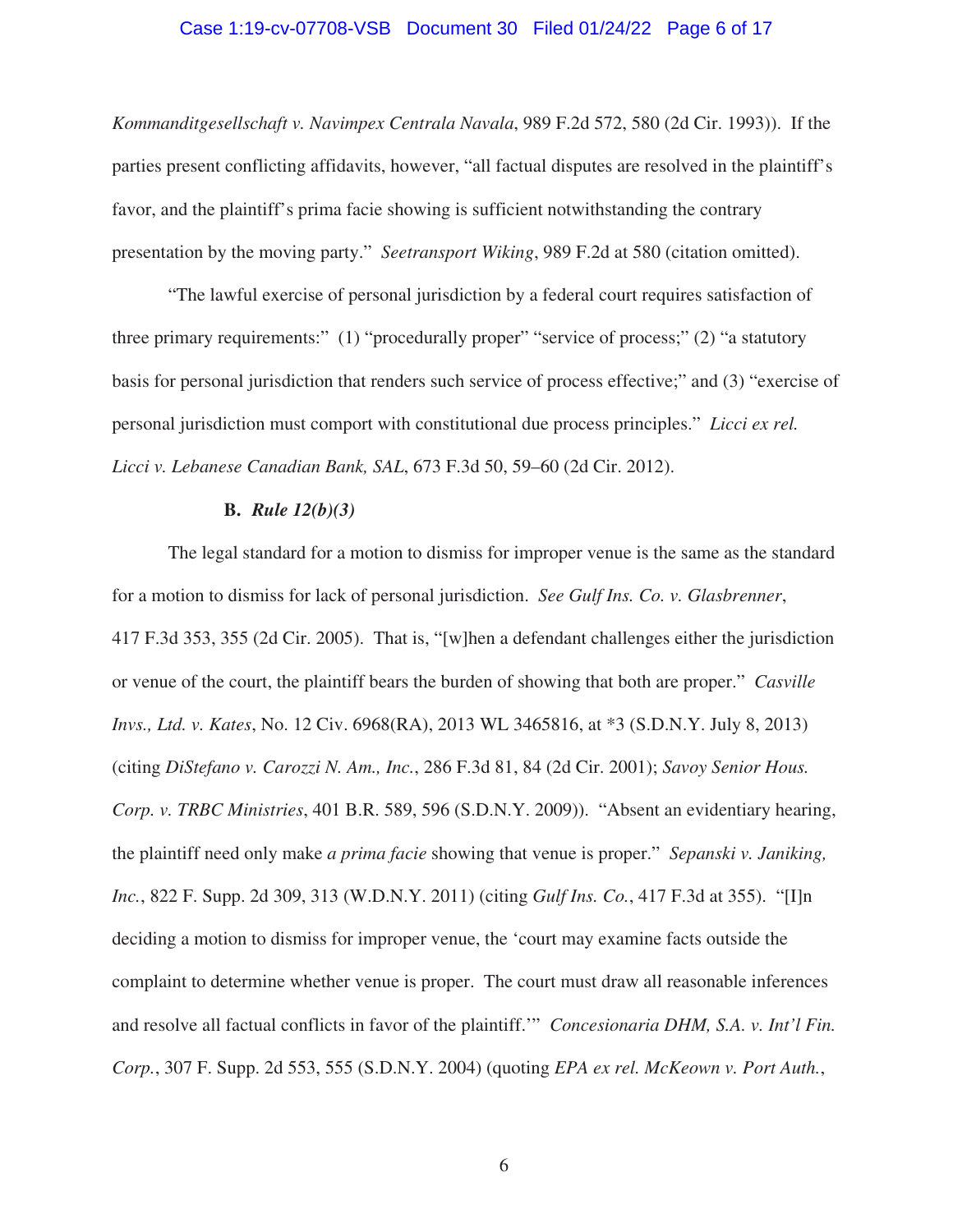162 F. Supp. 2d 173, 183 (S.D.N.Y. 2001)).

#### IV. **Discussion**

#### **A.** *Personal Jurisdiction*

Here, the main dispute between the parties concerns whether New York's long-arm statute, CPLR  $\S$  302, provides for specific personal jurisdiction over Defendants.<sup>5</sup> The parts of CPLR § 302 at issue are section  $302(a)(1)$  and section  $302(a)(3)$ , which, Plaintiff argues, are satisfied due to allegations of "online uses of the [AH Mark] specifically establishing [the requisite] connection with New York and New York residents." (MTD Opp. 11; *id.* 14 ("The same online activities, described above, are more than sufficient to establish a New York affiliation by Avra Hospitality for the purposes of C.P.L.R.  $\S 302(a)(3)[1]$ .

"Specific jurisdiction . . . depends on an affiliation between the forum and the underlying controversy, principally, activity or an occurrence that takes place in the forum State and is therefore subject to the State's regulation." *Waldman v. Palestine Liberation Org.*, 835 F.3d 317, 331 (2d Cir. 2016) (quoting *Goodyear Dunlop Tires Operations, S.A. v. Brown*, 564 U.S. 915, 919 (2011)). This affiliation may be established "under the 'effects test,'" which allows for personal jurisdiction over "a defendant acting entirely outside the [forum state] . . . if the

<sup>&</sup>lt;sup>5</sup> The parties also dispute whether exercising jurisdiction over Defendants would comport with constitutional due process requirements, but as the Second Circuit has noted, "New York decisions . . ., at least in their rhetoric, tend to conflate the long-arm statutory and constitutional analyses by focusing on the constitutional standard: whether the defendant's conduct constitutes 'purposeful availment' 'of the privilege of conducting activities within the forum State, thus invoking the benefits and protections of its laws.'" *Best Van Lines*, 490 F.3d at 247 (collecting cases) (quoting *Hanson v. Denckla*, 357 U.S. 235, 253 (1958)). Therefore, as a matter of their statutory interpretation of CPLR § 302, it appears that New York courts have folded at least some portion of the constitutional considerations into the analysis of the elements of the various prongs of CPLR § 302. As will be seen, I need not resolve what if any distance remains between the parts of CPLR § 302 at issue here and the limits imposed by the Due Process Clause of the Fourteenth Amendment. For practical purposes, it would not matter if one considers purposeful availment to be part of the statutory requirement of the long-arm statute or as part of the constitutional due process analysis, since constitutional due process must be satisfied before long-arm jurisdiction can be deemed proper. *See, e.g.*, *Waldman*, 835 F.3d at 327.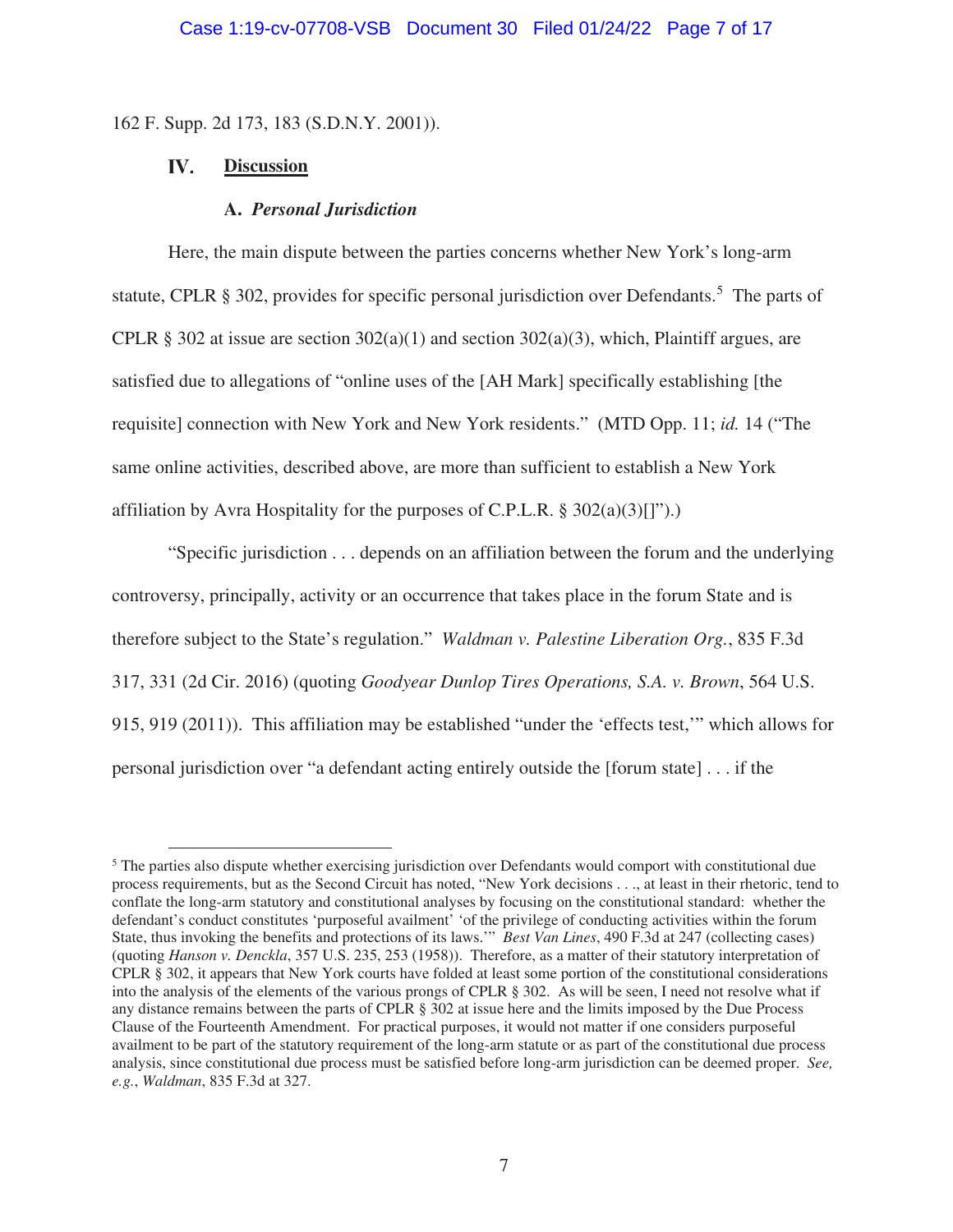#### Case 1:19-cv-07708-VSB Document 30 Filed 01/24/22 Page 8 of 17

defendant expressly aimed its conduct at" the forum state. *Id.* at 337 (internal quotation marks omitted) (quoting *Licci*, 732 F.3d at 173).

The parties devote much of their briefing to discussing the "interactive" nature of the websites displaying the allegedly infringing marks. (*Compare, e.g.*, MTD Opp. 11 ("the CT [Inn's] highly interactive website") *with* MTD Br. 15<sup>6</sup> ("the 'Contact Us' portal on Avra Hospitality's website has limited interactive content.").) In doing so, the parties are implicitly allowing the highly influential case of *Zippo Manufacturing Company v. Zippo Dot Com, Incorporated*, 952 F. Supp. 1119 (W.D. Pa. 1997), to frame their arguments. *See Best Van Lines, Inc. v. Walker*, 490 F.3d 239, 251 (2d Cir. 2007) ("In analyzing personal jurisdiction in the internet context, many courts have turned to the standards set out . . . in *Zippo*," which sets forth a "spectrum of internet interactivity"); 4A Charles A. Wright, Arthur R. Miller, and Adam N. Steinman, *Federal Practice and Procedure* ("Wright & Miller") § 1073 nn. 9–14 (4th ed.) (discussing the *Zippo* case). However, as the Second Circuit has explained, "[w]hile analyzing a defendant's conduct under the *Zippo* sliding scale of interactivity may help frame the jurisdictional inquiry in some cases, . . . traditional statutory and constitutional principles remain the touchstone of the inquiry." *Best Van Lines*, 490 F.3d at 252 (internal citations and quotation marks omitted); *see also* Wright & Miller § 1073 n.28 and accompanying text ("The exercise of specific personal jurisdiction based on the defendant's contacts with the forum through the Internet requires that the plaintiff satisfy the terms of the appropriate jurisdictional statute . . . ."). In other words, a court need not embark on a *Zippo*-like interactivity analysis if it can understand the basis for personal jurisdiction through traditional statutory and constitutional principles alone. In this case, those "traditional statutory and constitutional principles" are more than

<sup>&</sup>lt;sup>6</sup> "MTD Br." refers to Defendants' brief filed in support of their motion to dismiss Plaintiff's complaint. (Doc. 18.)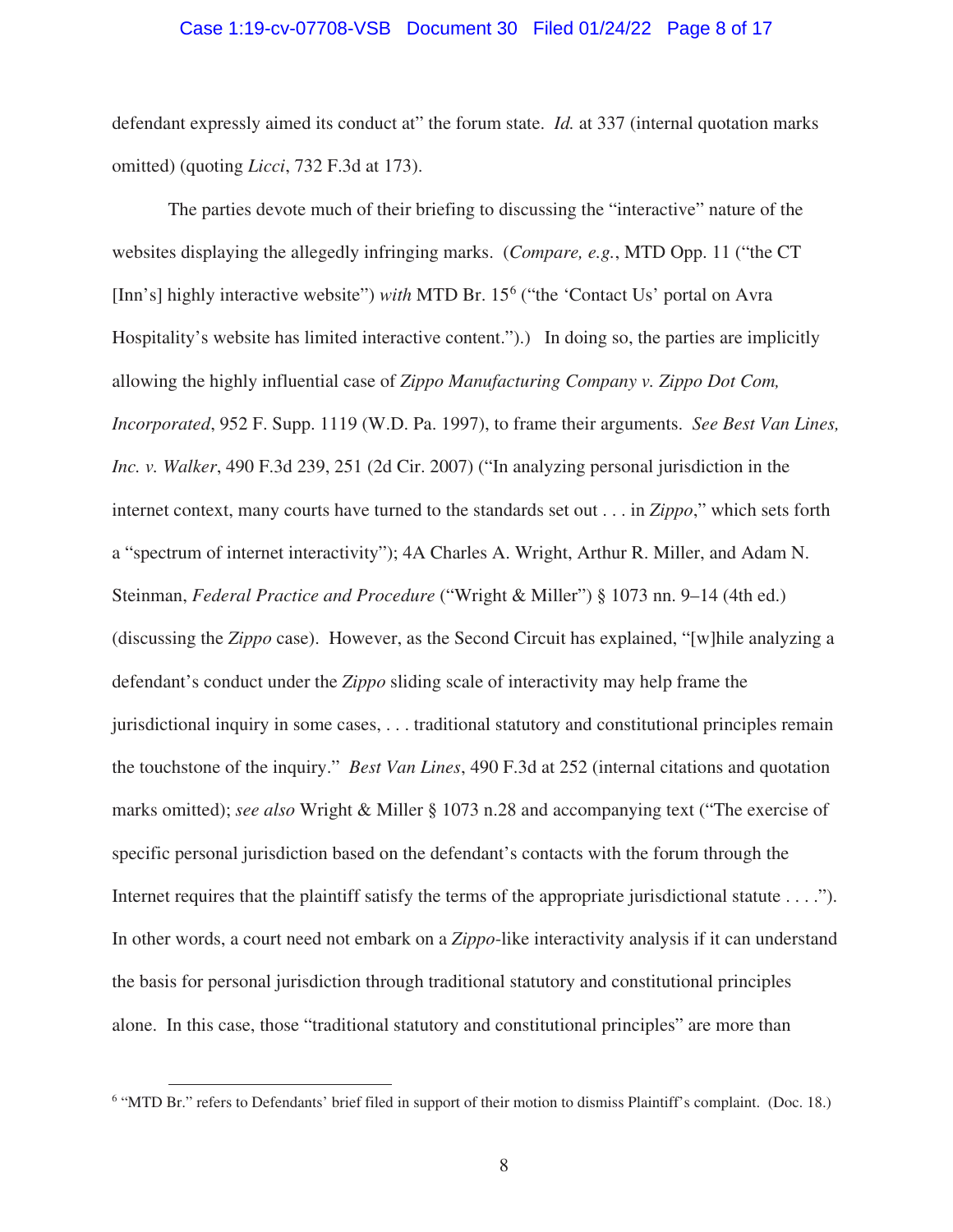## Case 1:19-cv-07708-VSB Document 30 Filed 01/24/22 Page 9 of 17

enough to resolve the motion before me; I thus do not consider how interactive any websites may  $be.7$ 

### **1. The Statutory Bases for Personal Jurisdiction**

# a. CPLR  $\S 302(a)(1)$

Section 302(a)(1) provides for personal jurisdiction over anyone who "transacts any business within the state [of New York] or contracts anywhere to supply goods or services in the state." N.Y. C.P.L.R. §  $302(a)(1)$  (McKinney 2021). "New York courts define 'transact[ing] business' as purposeful activity—some act by which the defendant purposefully avails itself of the privilege of conducting activities within the forum State, thus invoking the benefits and protections of its laws." *Best Van Lines*, 490 F.3d at 246 (alteration in original) (quotation marks omitted). Once a defendant has engaged in even one purposeful act of "transacting business," that will satisfy CPLR § 302(a)(1) so long as "the claim arises out of the transaction." *Citigroup Inc. v. City Holding Co.*, 97 F. Supp. 2d 549, 564 (S.D.N.Y. 2000); *Kreutter v. McFadden Oil Corp.*, 71 N.Y.2d 460, 467 (1988) ("CPLR 302(a)(1) . . . is a 'single act statute' and proof of one transaction in New York is sufficient to invoke jurisdiction, even though the defendant never enters New York, so long as the defendant's activities here were purposeful and there is a substantial relationship between the transaction and the claim asserted.").

Plaintiff's case for personal jurisdiction falls short, because they have not alleged that Defendants engaged in even one "purposeful" "transact[ion] . . . within [New York]," as the

 $<sup>7</sup>$  Many courts in this district have rejected the "notion that an interactive website, standing alone, provides sufficient</sup> grounds" for establishing specific jurisdiction over a defendant. *Mercer v. Rampart Hotel Ventures, LLC*, 19 Civ. 3551 (PAE), 2020 WL 882007, at \*6 (S.D.N.Y. Feb. 24, 2020); *see also, e.g.*, *Guglielmo v. Nebraska Furniture Mart, Inc.*, 19 Civ. 11197 (KPF), 2020 WL 7480619, at \*8 (S.D.N.Y. Dec. 18, 2020) ("[T]he fact that a plaintiff can access a defendant's website in New York, 'standing alone,' does not constitute transacting business in the state for the purposes of New York's long-arm statute." (citation omitted)); *Camacho v. Ne. Univ.*, 18 Civ. 10693 (ER), 2019 WL 5190688, at  $*5$  (S.D.N.Y. Oct. 15, 2019) (rejecting argument that a court can "allow the exercise of personal jurisdiction by virtue of [a website's] interactivity alone.").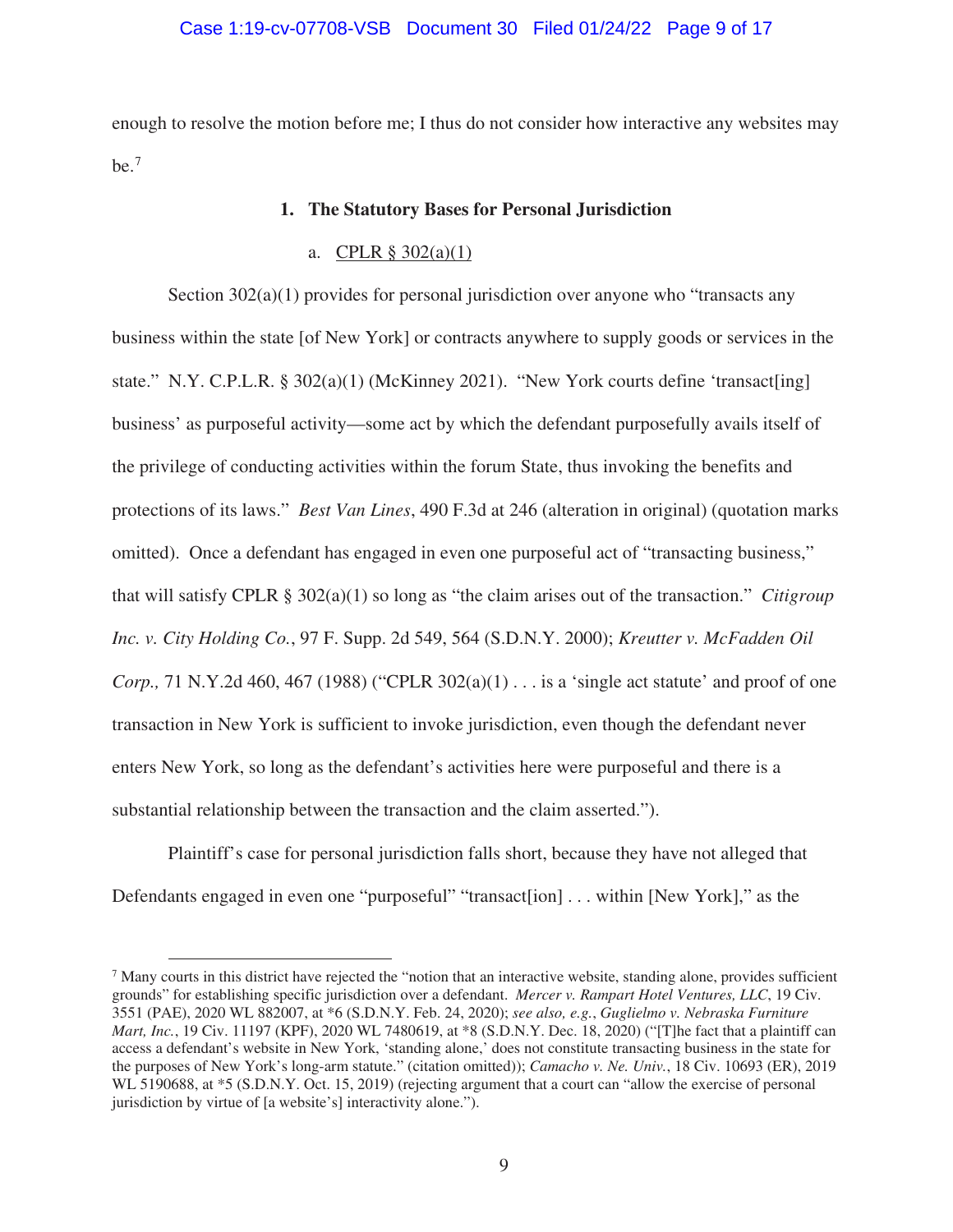## Case 1:19-cv-07708-VSB Document 30 Filed 01/24/22 Page 10 of 17

governing law requires. Plaintiff does indeed set forth facts showing that the AH Mark is displayed on websites that New Yorkers can access (Compl. ¶ 50); that the CT Inn "regularly attracts visitors from New York," (*id.*); and that "Defendants[]" must have had "contacts and transactions with New York businesses and consumers," (MTD Opp. 12.) However, none of these facts amount to a purposeful transaction within New York.

Plaintiff seems to acknowledge that it has failed to plead any purposeful transactions in satisfaction of CPLR §  $302(a)(1)$ , as it asks me to draw "an inference that New York residents have booked reservations through the CT [Inn]'s highly interactive website, and thus have been exposed to" the AH Mark in the course of their bookings. (MTD Opp. 13.) For, as Plaintiff argues, "even a single booking by a New York resident through exposure to [a mark that infringes on the Avra Mark] would be sufficient to establish jurisdiction under Section 302(a)(1)." (*Id.*) This argument misconstrues the governing law. Although Plaintiff cites cases about how proof of one transaction in New York is sufficient to invoke jurisdiction under section 302(a)(1), *see, e.g.*, *Alibaba Grp. Holding Ltd. v. Alibabacoin Found.*, 18-CV-2897 (JPO), 2018 WL 2022626, at \*4 (S.D.N.Y. Apr. 30, 2018); *Sygall v. Pitsicalis*, 18-CV-2730 (VSB), 2018 WL 5981994, at \*3 (S.D.N.Y. Nov. 14, 2018) (Broderick, J.) ("[S]hipping one infringing item into New York . . . is sufficient to establish jurisdiction."), Plaintiff fails to allege that Defendants took any sort of action aimed at New York, *cf. Citigroup Inc. v. City Holding Co.*, 97 F. Supp. 2d 549, 566 (S.D.N.Y. 2000) ("[J]urisdiction under CPLR §  $302(a)(1)$  is further bolstered by ... direct mail solicitation of New York business."), much less that Defendants did in fact transact business in New York as section 302(a)(1) requires. Moreover, Plaintiff neither cites law nor provides a reasoned argument as to why the "inference" it requests would be proper on the facts of this case. Indeed, as will be seen *infra* Pt. A.2., merely transacting business with New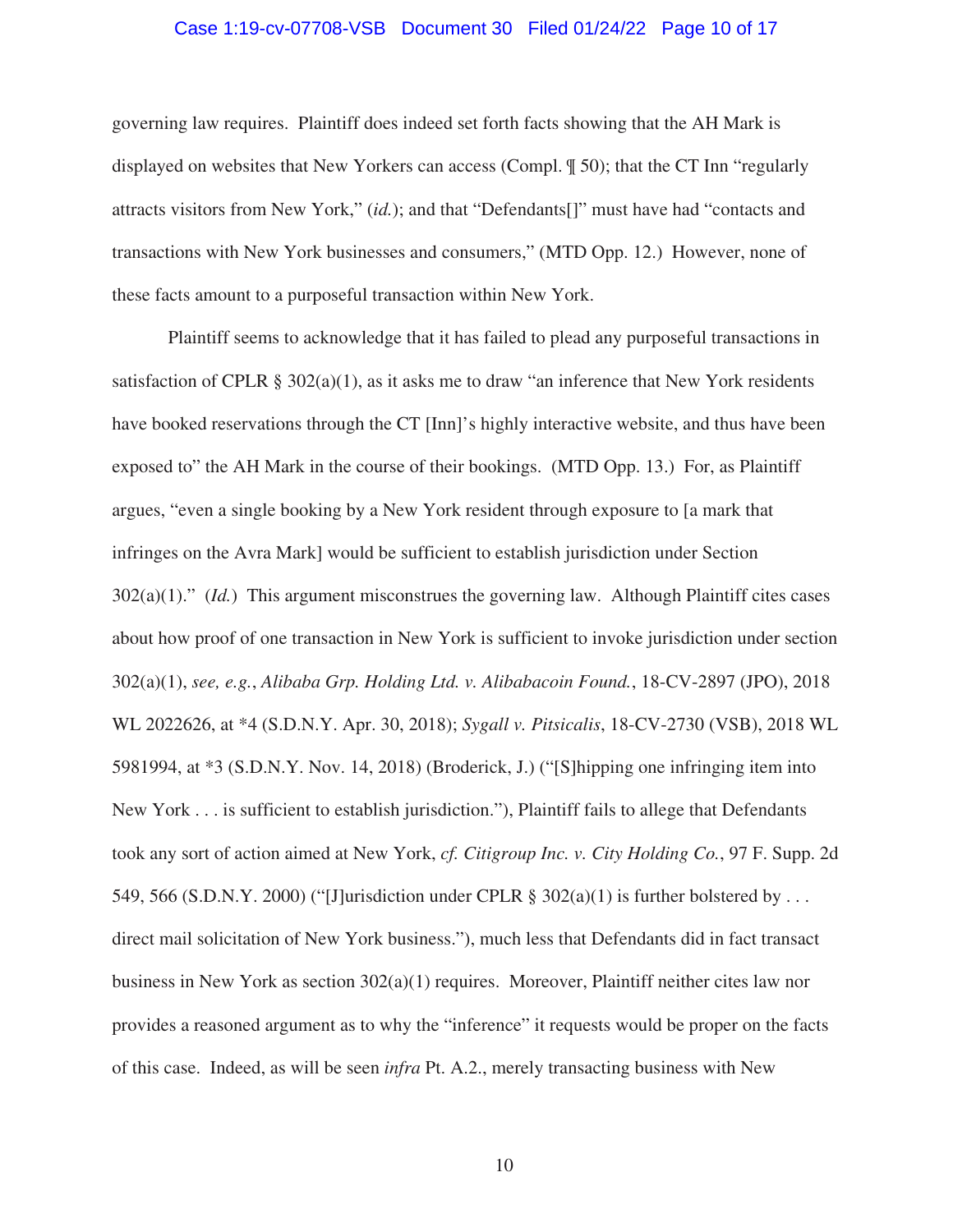Yorkers cannot establish the required contacts with the State of New York.

# b. CPLR  $\S 302(a)(3)$

Section  $302(a)(3)$  allows for personal jurisdiction in a situation where a person "commits" a tortious act [outside] the state" that "cause[s] injury to person or property within the state, except as to a cause of action for defamation . . . if" the person either "(i) regularly does or solicits business, or engages in any other persistent course of conduct, or derives substantial revenue from goods used or consumed or services rendered, in the state," or "(ii) expects or should reasonably expect the act to have consequences in the state and derives substantial revenue from interstate or international commerce." N.Y. C.P.L.R. § 302(a)(3) (McKinney 2021). Plaintiff concedes, implicitly, that only the latter of these prongs of section 302(a)(3) could suffice on the facts of this case. (*See* MTD Opp. 14 ("[T]he only issues that remain under Section 302(a)(3) are whether Defendants expected or should reasonably have expected their tortious acts to have consequences in [New York] and whether Avra Hospitality derives substantial revenue from interstate or international commerce.").

"Section  $302(a)(3)(ii)$  requires that the plaintiff demonstrate '(1) the defendant's tortious act was committed outside New York, (2) the cause of action arose from that act, (3) the tortious act caused an injury to a person or property in New York, (4) the defendant expected or should reasonably have expected that his or her action would have consequences in New York, and (5) the defendant derives substantial revenue from interstate or international commerce.'" *Chatwal Hotels & Resorts LLC v. Dollywood Co.*, 90 F. Supp. 3d 97, 106 (S.D.N.Y. 2015) (quoting *Penguin Group (USA) Inc. v. American Buddha,* 609 F.3d 30, 36 (2d Cir. 2010)).

In *Chatwal Hotels*, a website displayed an allegedly infringing trademark, and that same "website . . . allow[ed] customers to sign up" to receive "news and information" by email. *See*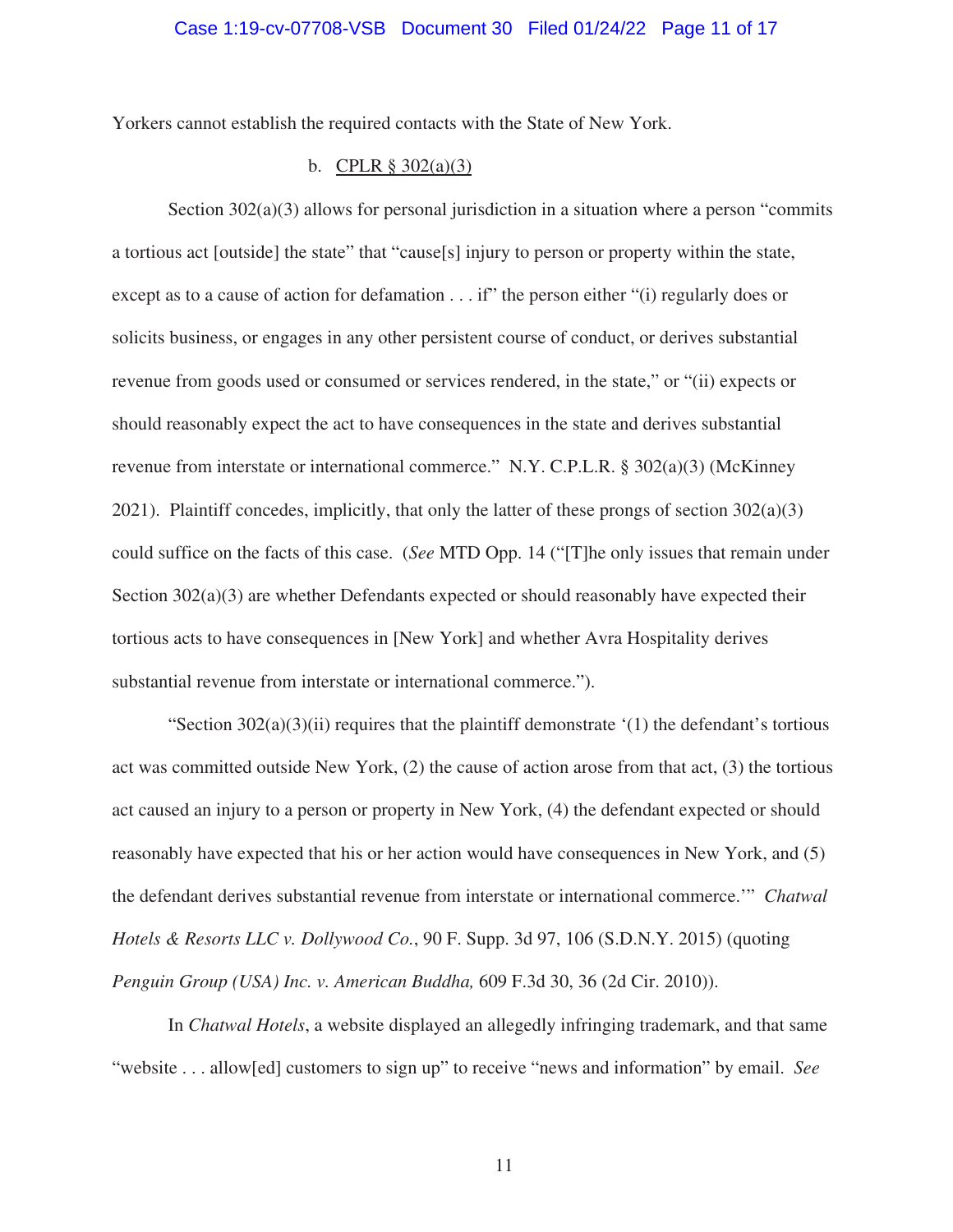### Case 1:19-cv-07708-VSB Document 30 Filed 01/24/22 Page 12 of 17

*id.* at 101. "More than 30,000 people signed up" to receive these emails, "and approximately 1% of these individuals were New York residents." *Id.* at 101–02. From this, the *Chatwal Hotels*  court found that "plaintiff ha[d] alleged sufficient facts to show that the defendants expected their actions to have consequences in New York," since "defendants . . . used [their] allegedly infringing website and emails to attract customers across the nation, including New York" through actions aimed at New Yorkers. *Id.* at 107.

With regard to the facts presented here, although section  $302(a)(3)(ii)$  creates a somewhat closer call than does section  $302(a)(1)$ , Plaintiff still fails to meet the requirements of this part of New York's long-arm statute, because Plaintiff fails to plead facts showing why Defendants should have had any expectations of consequences in the State of New York. Unlike in *Chatwal Hotels*, Plaintiff does not plead that Defendants have ever marketed to New Yorkers concerning any of their properties. Although I credit the pleading that the CT Inn "regularly attracts visitors from New York," (Compl. ¶ 50), this alone does not show that Defendants made "a discernible effort to directly or indirectly serve the New York market." *Kernan v. Kurz-Hastings, Inc.*, 175 F.3d 236, 241 (2d Cir. 1999) (quoting *Schaadt v. T.W. Kutter, Inc.,* 169 A.D.2d 969, 970 (3d Dep't 1991) ("It is not enough that a defendant foresaw the possibility that its product would find its way here; foreseeability must be coupled with evidence of a purposeful New York affiliation, for example, a discernible effort to directly or indirectly serve the New York market.").

#### **2. Constitutional Due Process for Personal Jurisdiction**

Even if I were to find that Defendants had engaged in conduct to place them within the reach of CPLR § 302, I would still have to find that the constitutional principles governing specific jurisdiction do not allow for personal jurisdiction over Defendants in this case. A brief review of certain Supreme Court precedents is instructive to demonstrate how Plaintiff's

12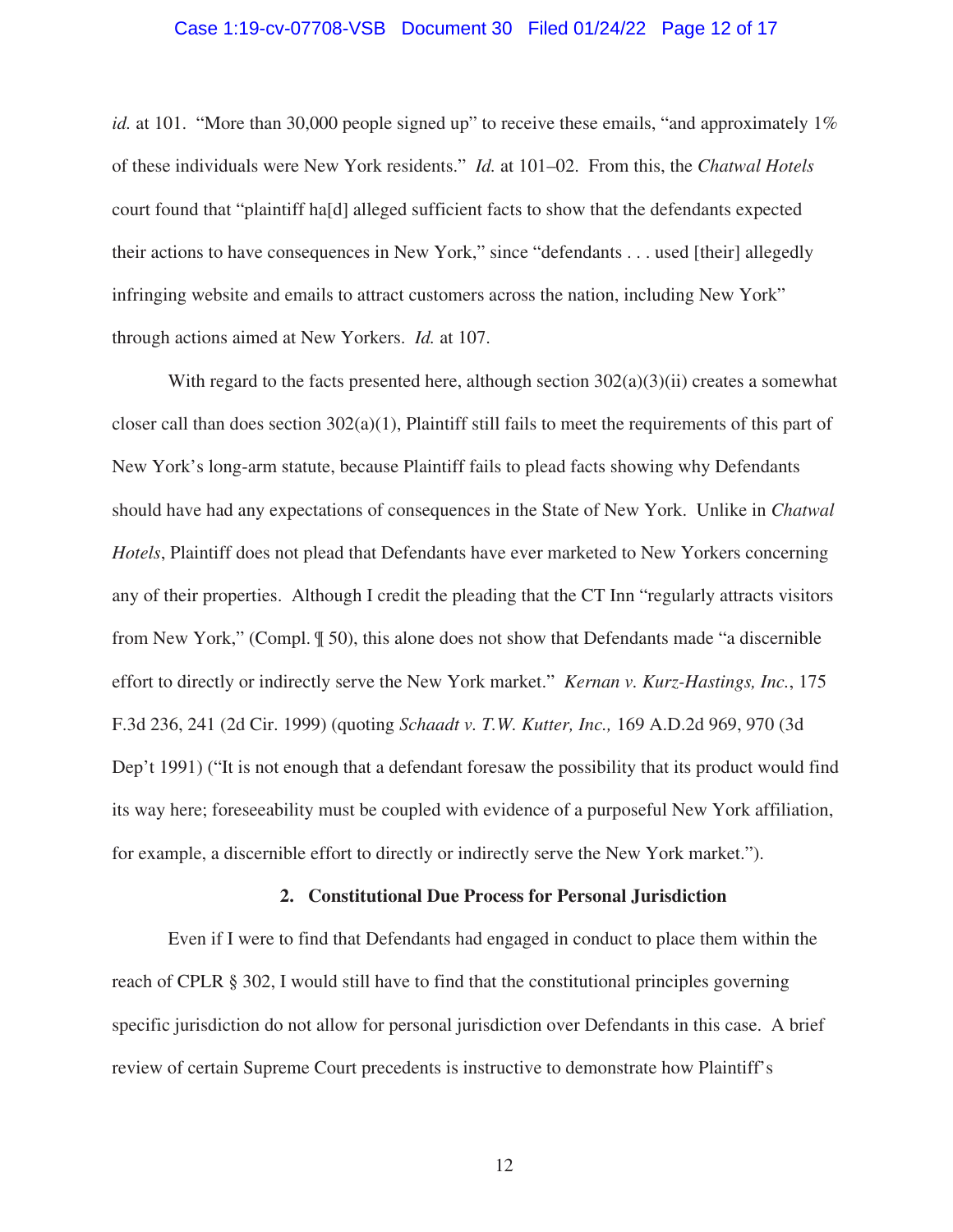## Case 1:19-cv-07708-VSB Document 30 Filed 01/24/22 Page 13 of 17

allegations fall short.

In *Walden v. Fiore*, the Supreme Court held that the "minimum contacts" portion of the constitutional due process analysis "looks to the defendant's contacts with the forum State itself, not the defendant's contacts with persons who reside there." 571 U.S. 277, 285 (2014). *See also Waldman*, 835 F.3d at 338 ("[T]he facts of *Walden* also suggest that a defendant's mere knowledge that a plaintiff resides in a specific jurisdiction would be insufficient to subject a defendant to specific jurisdiction in that jurisdiction if the defendant does nothing in connection with the tort in that jurisdiction.").

In *J. McIntyre Machinery, Limited. v. Nicastro*, a plurality of four justices agreed that the "Respondent ha[d] not established that J. McIntyre," a foreign company defendant, "engaged in conduct purposefully directed at New Jersey," 564 U.S. 873, 886 (2011), and two more justices agreed that "the relevant facts" did not show that the foreign company defendant had "purposefully availed itself the privilege of conducting activities within New Jersey," *id.* at 889 (Breyer, J., concurring) (internal quotation marks omitted). The Court reached its conclusion of no personal jurisdiction over the vigorous dissent of three justices, led by Justice Ginsburg, who noted that the foreign company defendant sold machinery "for metal recycling;" "exhibited its products at . . . trade shows" in the United States; and that New Jersey processed more scrapmetal "than any other State." *Id.* at 894–96 (Ginsburg, J., dissenting). From this, the dissent concluded that the foreign company defendant must "have intended" to avail itself of New Jersey, the State with "the largest scrap metal market." *Id.* at 905. But the Court on balance rejected the dissenters' argument, finding that there was "no 'something more,' such as special state-related design, advertising, advice, marketing, or anything else" to suggest that the foreign company defendant had taken actions aimed at New Jersey. *See id.* at 889 (Breyer, J.,

13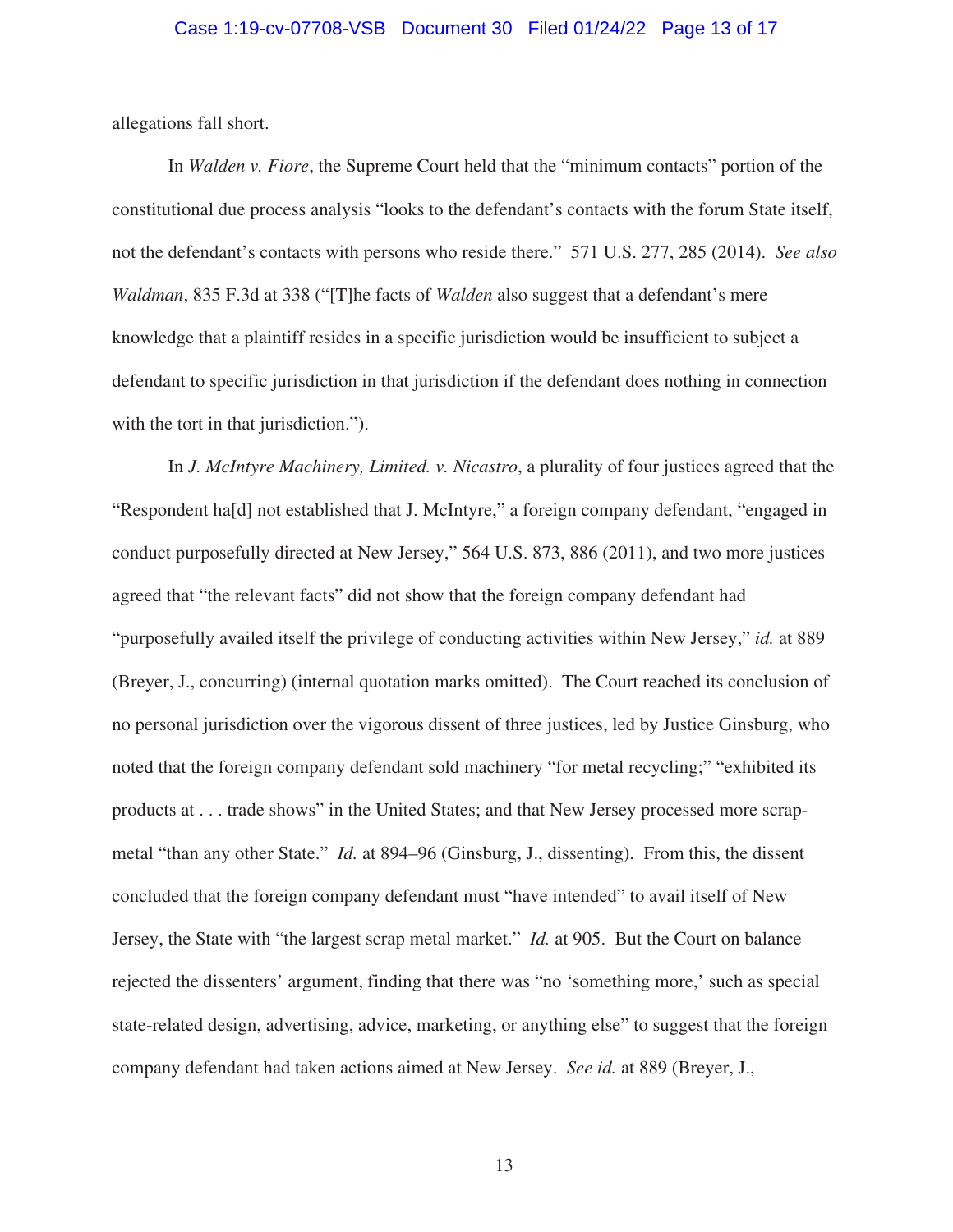# Case 1:19-cv-07708-VSB Document 30 Filed 01/24/22 Page 14 of 17

concurring).<sup>8</sup>

In contrast with *Nicastro*, just last year, in *Ford Motor Company v. Montana Eighth Judicial District Court*, the Court held that Ford was subject to personal jurisdiction in States where it had purposefully availed itself of those States' markets through "billboards, TV and radio spots, print ads, and direct mail" meant to advertise its cars to residents of those States. 141 S.Ct. 1017, 1028 (2021). Because of this, when Ford's cars wound up in accidents allegedly arising from tortious product defects in those States, the "claims in the[] cases" "relate[d] to" Ford's intentionally-created contacts with those States. *Id.*

Taken together, these precedents show the insufficiency of Plaintiff's pleadings. The CT Inn may "regularly attract<sup>[]</sup> visitors from New York," (Compl.  $\parallel$  50), but merely doing business with New Yorkers cannot lead to personal jurisdiction under *Walden*. In addition, Plaintiff never pleads that Defendants acted to purposefully avail themselves of the State of New York as a market within the bounds set forth by *Nicastro* or *Ford*—there are no allegations of "advertising, advice, marketing, or anything else" aimed at New York as a market. *See Nicastro*, 564 U.S. at 889 (Breyer, J., concurring).

Moreover, in this case, there is no question that Minnesota is a proper State forum for this suit. Defendants concede that they are all subject to personal jurisdiction in Minnesota, and they even add that "[t]he substantial part of Defendants' alleged acts of infringement occurred in

<sup>8</sup> *See also* Wright & Miller § 1067.4 n.55 and accompanying text ("Given the lack of a majority opinion, many lower courts have indicated that Justice Breyer's concurring opinion constitutes the Court's holding [in *Nicastro*], although many lower courts have relied on Justice Kennedy's plurality opinion" in *Nicastro*); *Marks v. United States,* 430 U.S. 188, 193 (1977) ("When a fragmented Court decides a case and no single rationale explaining the result enjoys the assent of five Justices, the holding of the Court may be viewed as that position taken by those Members who concurred in the judgments on the narrowest grounds." (internal citation and quotation marks omitted)); *see, e.g.*, *Knox v. MetalForming, Inc.*, 914 F.3d 685, 691 (1st Cir. 2019) ("Like other circuits, we have held that the narrowest, and thus binding, opinion from the fragmented Court in [*Nicastro*] was Justice Breyer's." (quotation marks and citations omitted)).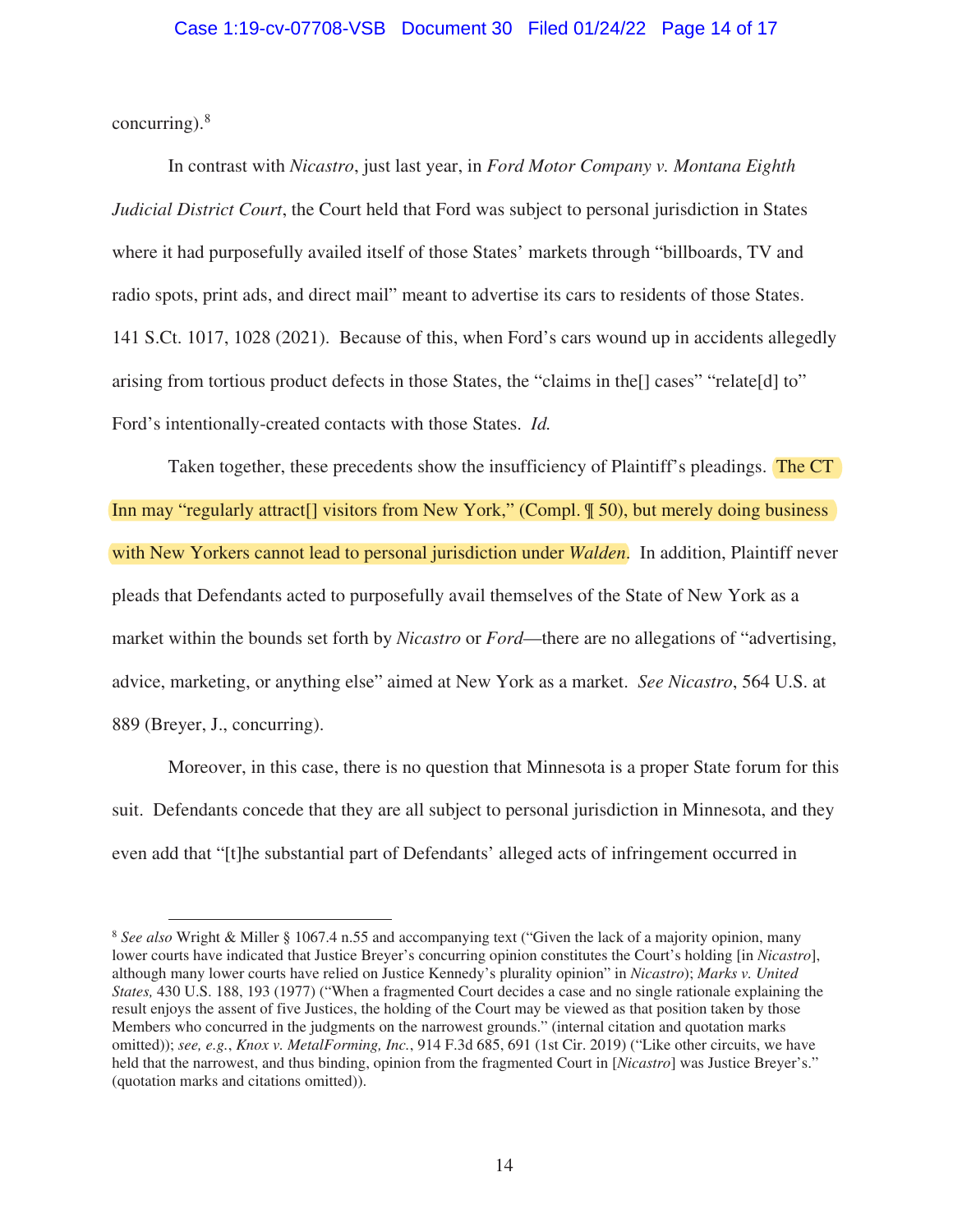# Case 1:19-cv-07708-VSB Document 30 Filed 01/24/22 Page 15 of 17

Minnesota." (MTD Br. 5.) Plaintiff does not contest that this suit could properly be brought in Minnesota.<sup>9</sup>

#### **B.** *Venue*

Furthermore, even if exercising personal jurisdiction were appropriate here, I have an alternative ground for dismissal, which is that Plaintiff did not plead facts sufficient to establish venue in this district.

Plaintiff argues that venue is proper here because Defendants "operate[] an interactive website that is available to New York users . . . that infringes [Plaintiff's] trademark," and that this satisfies the provisions of 28 U.S.C.  $\S$  1391(b)(2). (MTD Opp. 26.) Section 1391(b)(2) provides for venue in "a judicial district in which a substantial part of the events or omissions giving rise to the claim occurred." 28 U.S.C. § 1391(b)(2). In cases involving "trademark infringement claims, venue may be proper in each jurisdiction where infringement is properly alleged to have occurred." *Detroit Coffee Co., LLC v. Soup for You, LLC*, 16-CV-9875 (JPO), 2018 WL 941747, at \*2 (S.D.N.Y. Feb. 16, 2018) (quoting *Pilates, Inc. v. Pilates Inst., Inc.*, 891 F. Supp. 175, 182 (S.D.N.Y. 1995)).

Plaintiff's argument falls short because the "[t]he mere existence of" a trademarkinfringing website that New Yorkers can access "does not indicate that a 'substantial part' of the infringing events occurred in this district" within the meaning of section 1391(b)(2). *Id.* at \*4. Indeed, the cases Plaintiff cites in its brief show that venue would require Defendants to have taken some sort of action in or towards this district. *See Alpha Int'l, Inc. v. T-Reproductions, Inc.*, No. 02 Civ.9586 SAS, 2003 WL 21511957, at \*5 (S.D.N.Y. July 1, 2003) ("[A]

<sup>9</sup> The closest Plaintiff comes to engaging with Defendant's concession is to argue that, even if "venue might also be proper in . . . Minnesota, . . . venue can be . . . proper in more than one judicial district." (MTD Opp. 22 n.16.)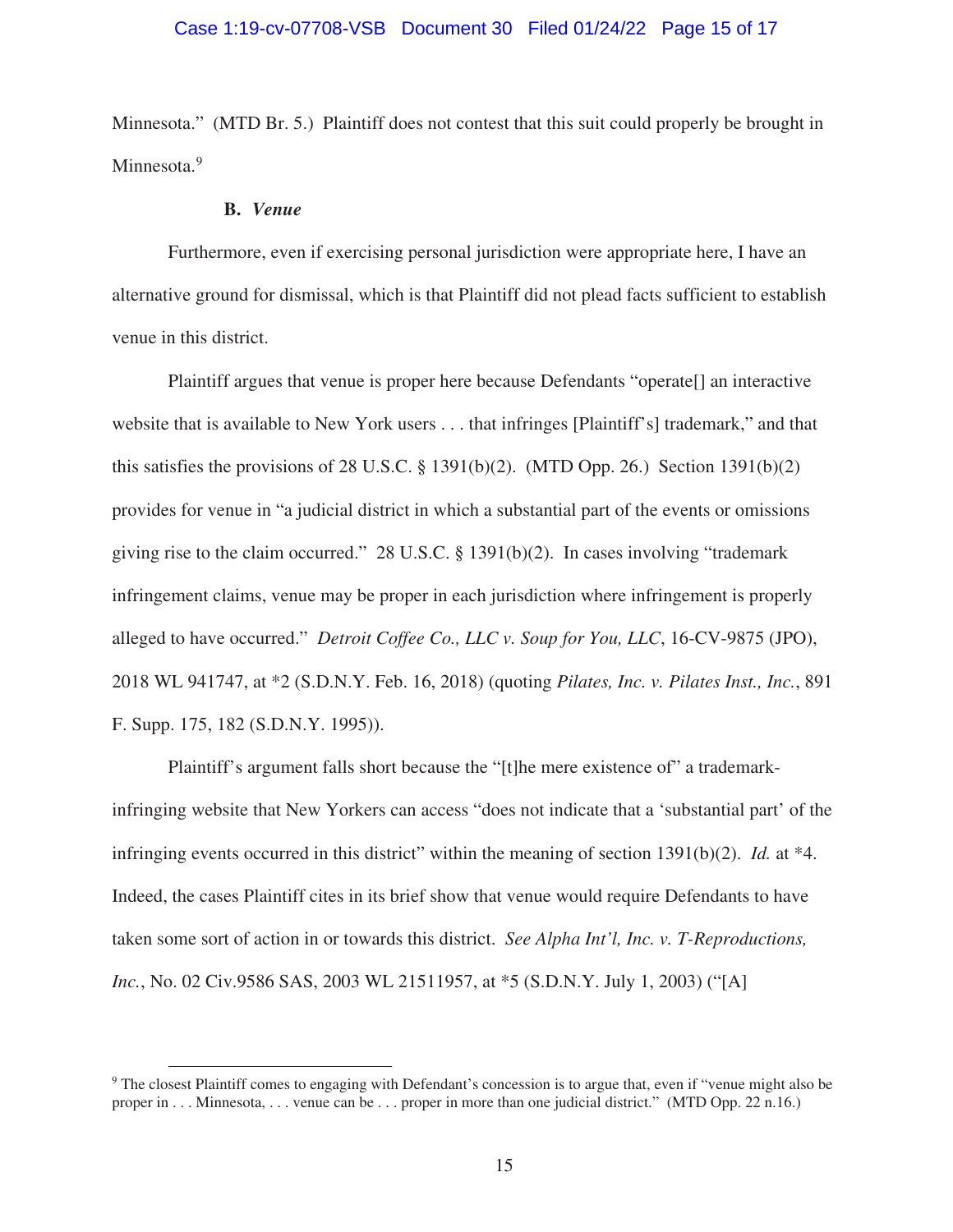## Case 1:19-cv-07708-VSB Document 30 Filed 01/24/22 Page 16 of 17

'substantial' part of the events related to the claim occurred in New York" by virtue of "an effort to market infringing products in New York." (citing *D'Anton Jos, S.L. v. Doll Factory, Inc.,* 937 F. Supp. 320, 321 (S.D.N.Y. 1996)); *Hsin Ten Enter. USA, Inc. v. Clark Enterprises*, 138 F. Supp. 2d 449, 460 (S.D.N.Y. 2000) ("[A] substantial part of events occurs in New York if the defendant targets New York by advertising and actively pursues efforts to market the infringing product here or if the defendant sells a substantial amount of the allegedly infringing goods to customers here." (quoting *D'Anton Jos*, 937 F. Supp. at 321)). Plaintiff nowhere alleges that Defendants ever did anything with the AH Mark in or aimed at New York. As such, I cannot find that a "substantial part" of any conduct at issue took place within this district.

### **C.** *Plaintiff's Request for Jurisdictional Discovery*

Because venue is lacking in this case, Plaintiff's request for jurisdictional discovery is denied. Plaintiff neither requested venue-related discovery nor offered "fact-specific allegations or evidence that could support a finding that venue is proper over [Defendants]." *See NetSoc, LLC v. Chegg Inc.*, Nos. 18-CV-10262 et al., (RA), 2019 WL 4857340, at \*4 (S.D.N.Y. Oct. 2, 2019) (applying Second Circuit law concerning jurisdictional discovery in denying a request "to conduct venue discovery" where plaintiff "failed to allege fact-specific allegations or evidence that could support a finding that venue is proper").